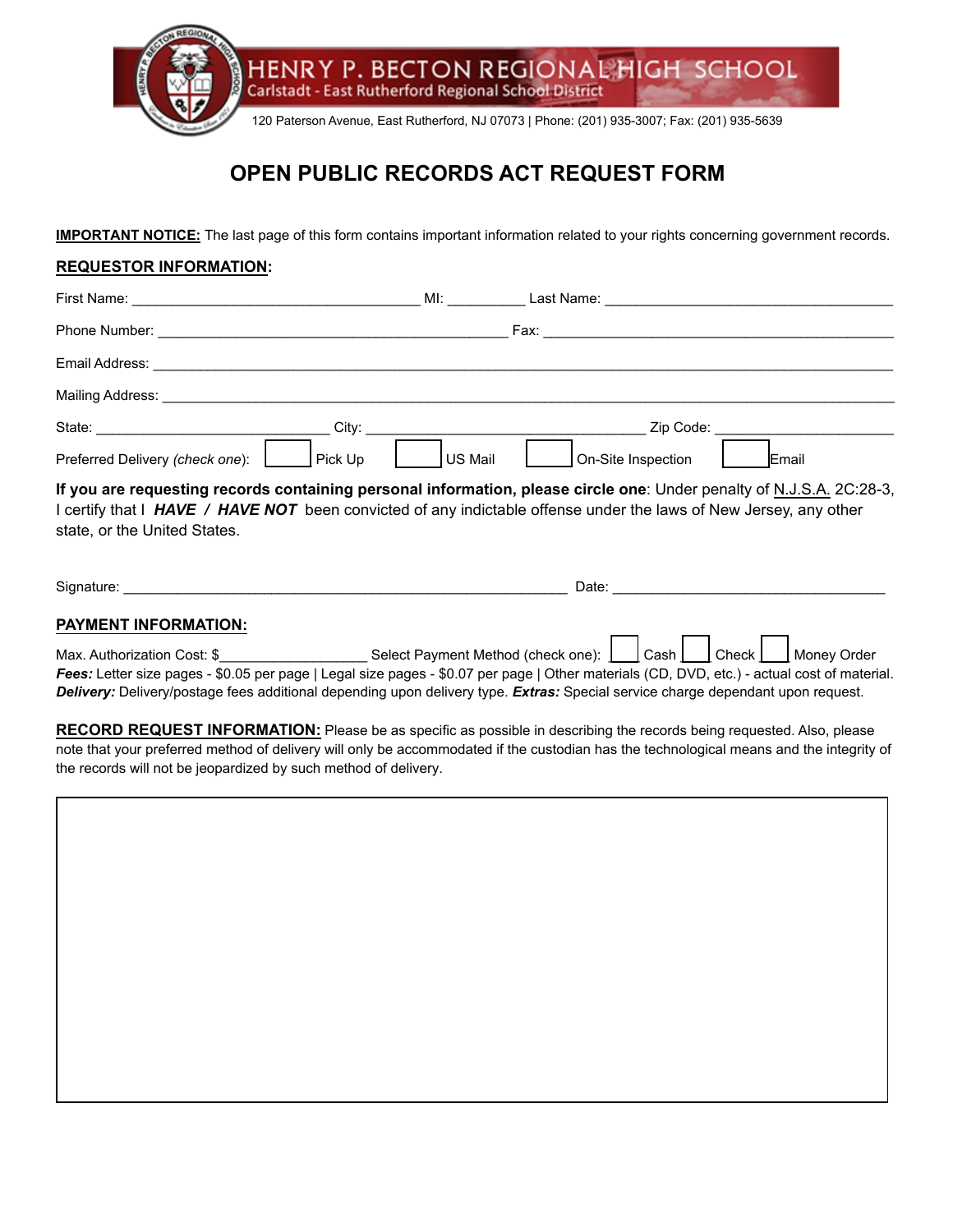

## **AGENCY USE ONLY:**

| here:                        |                            |  | Disposition Notes: Custodian: If any part of the request cannot be delivered in seven business days, detail reasons                     |  |  |
|------------------------------|----------------------------|--|-----------------------------------------------------------------------------------------------------------------------------------------|--|--|
|                              |                            |  |                                                                                                                                         |  |  |
| <b>Tracking Information:</b> |                            |  |                                                                                                                                         |  |  |
|                              |                            |  |                                                                                                                                         |  |  |
|                              |                            |  |                                                                                                                                         |  |  |
| <b>Final Cost:</b>           |                            |  |                                                                                                                                         |  |  |
|                              |                            |  | Total: ___________________Deposit: ________________________Balance Due: _______________________Balance Paid: __________________________ |  |  |
|                              | <b>Custodian Signature</b> |  | Date                                                                                                                                    |  |  |

### **DEPOSITS:**

The custodian may require a deposit against costs for reproducing documents sought through an anonymous request whenever the custodian anticipates that the documents requested will cost in excess of \$5 to reproduce. Where a special service charge is warranted under OPRA, that amount will be communicated to you as required under the statute. You have the opportunity to review and object to the charge prior to it being incurred. If, however, you approve of the fact and amount of the special service charge, you may be required to pay a deposit or pay in full prior to reproduction of the documents.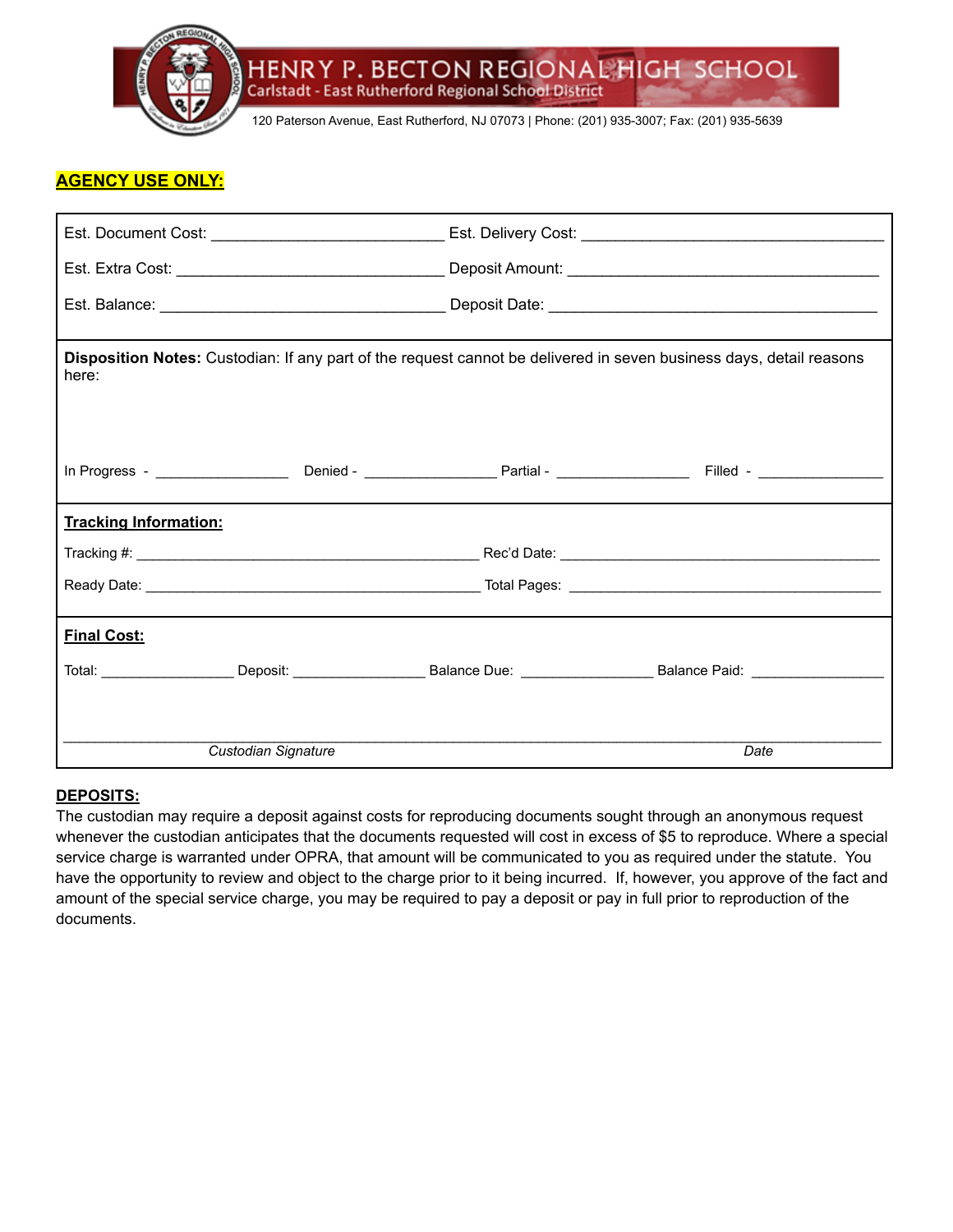

HENRY P. BECTON REGIONAL HIGH SCHOOL<br>Carlstadt - East Rutherford Regional School District

120 Paterson Avenue, East Rutherford, NJ 07073 | Phone: (201) 935-3007; Fax: (201) 935-5639

# **YOUR REQUEST FOR RECORDS IS DENIED FOR THE FOLLOWING REASON(S):**

*(To be completed by the Custodian of Records - check the box of the numbered exemption(s) as they apply to the records requested. If multiple records are requested, be specific as to which exemption(s) apply to each record. Response is due to the requestor as soon as possible, but no later than seven (7) business days.)*

| N.J.S.A. 47:1A-1.1                                                                                                                                                                                                                   |
|--------------------------------------------------------------------------------------------------------------------------------------------------------------------------------------------------------------------------------------|
| Inter-agency or intra-agency advisory, consultative or deliberative material                                                                                                                                                         |
| Legislative records                                                                                                                                                                                                                  |
| Law enforcement records:                                                                                                                                                                                                             |
| Medical examiner photos                                                                                                                                                                                                              |
| Criminal investigatory records (however, N.J.S.A. 47:1A-3.b. lists specific criminal investigatory information which must be disclosed)                                                                                              |
| Victims' records                                                                                                                                                                                                                     |
| Trade secrets and proprietary commercial or financial information                                                                                                                                                                    |
| Any record within the attorney-client privilege                                                                                                                                                                                      |
| Administrative or technical information regarding computer hardware, software and networks which, if disclosed would                                                                                                                 |
| jeopardize computer security                                                                                                                                                                                                         |
| Emergency or security information or procedures for any buildings or facility which, if disclosed, would jeopardize security of the<br>building or facility or persons therein                                                       |
| Security measures and surveillance techniques which, if disclosed, would create a risk to the safety or persons, property,                                                                                                           |
| electronic data or software                                                                                                                                                                                                          |
| Information which, if disclosed, would give an advantage to competitors or bidders                                                                                                                                                   |
| Information generated by or on behalf of public employers or public employees in connection with:                                                                                                                                    |
| Any sexual harassment complaint filed with a public employer                                                                                                                                                                         |
| Any grievance filed by or against an employee                                                                                                                                                                                        |
| Collective negotiations documents and statements of strategy or negotiating                                                                                                                                                          |
| Information that is a communication between a public agency and its insurance carrier, administrative service organization or risk<br>management office                                                                              |
| Information that is to be kept confidential pursuant to court order                                                                                                                                                                  |
| Certificate of honorable discharge issued by the United States government (Form DD-214) filed with a public agency                                                                                                                   |
| Social security numbers                                                                                                                                                                                                              |
| Credit card numbers                                                                                                                                                                                                                  |
| Unlisted telephone numbers                                                                                                                                                                                                           |
| Drivers' license numbers                                                                                                                                                                                                             |
| Certain records of higher education institutions:                                                                                                                                                                                    |
| Research records                                                                                                                                                                                                                     |
| Questions or scores for exam for employment or academics                                                                                                                                                                             |
| Charitable contribution information                                                                                                                                                                                                  |
| Rare book collections gifted for limited access                                                                                                                                                                                      |
| Admission applications                                                                                                                                                                                                               |
| Student records, grievances or disciplinary proceedings revealing a students' identification                                                                                                                                         |
| Biotechnology trade secrets N.J.S.A. 47:1A-1.2                                                                                                                                                                                       |
| Convicts requesting their victims' records N.J.S.A. 47:1A-2.2                                                                                                                                                                        |
| Ongoing investigations of non-law enforcement agencies (must prove disclosure is inimical to the public interest) N.J.S.A. 47:1A-3.a.                                                                                                |
| Public defender records N.J.S.A. 47:1A-5.k.                                                                                                                                                                                          |
| Upholds exemptions contained in other State or federal statutes and regulations, Executive Orders, Rules of Court, and<br>privileges created by State Constitution, statute, court rule or judicial case law <b>N.J.S.A. 47:1A-9</b> |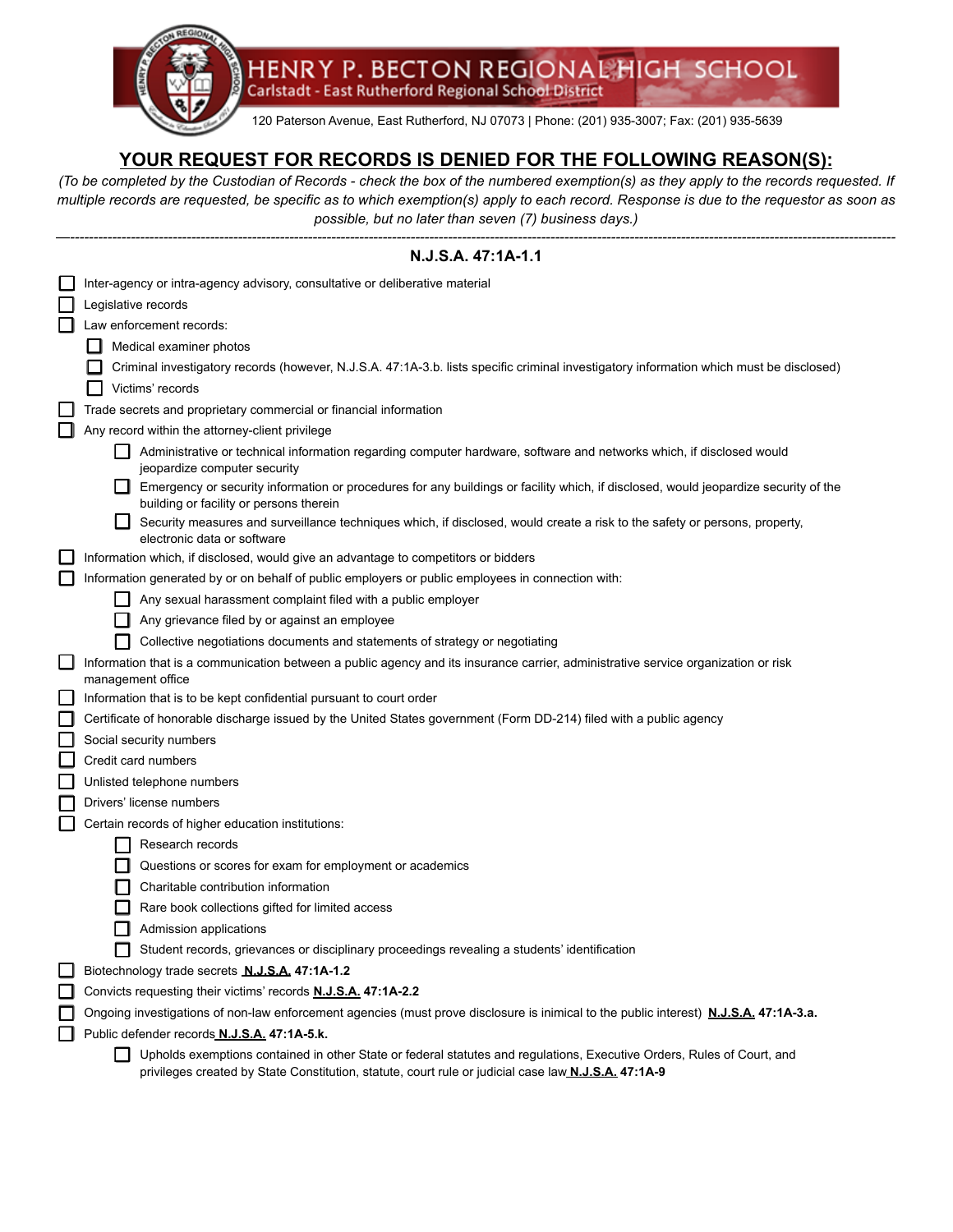

# HENRY P. BECTON REGIONAL HIGH SCHOOL Carlstadt - East Rutherford Regional School District

120 Paterson Avenue, East Rutherford, NJ 07073 | Phone: (201) 935-3007; Fax: (201) 935-5639

 $\Box$  Personnel and pension records (however, the following information must be disclosed:

- An individual's name, title, position, salary, payroll record, length of service, date of separation and the reason for such separation, and the amount and type of any pension received
- When required to be disclosed by another law, when disclosure is essential to the performance of official duties of a person duly authorized by this State or the US, or when authorized by an individual in interest
- Data contained in information which disclose conformity with specific experiential, educational or medical qualifications required for government employment or for receipt of a public pension, but not including any detailed medical or psychological information **N.J.S.A. 47:1A-10**

#### **N.J.S.A. 47:1A-1**

"a public agency has a responsibility and an obligation to safeguard from public access a citizen's personal information with which it has been entrusted when disclosure thereof would violate the citizen's reasonable expectation of privacy."

> Burnett v. County of Bergen, 198 N.J. 408 (2009). Without ambiguity, the court held that the privacy provision "is neither a preface nor a preamble." Rather, "the very language expressed in the privacy clause reveals its substantive nature; it does not offer reasons why OPRA was adopted, as preambles typically do; instead, it focuses on the law's implementation." "Specifically, it imposes an obligation on public agencies to protect against disclosure of personal information which would run contrary to reasonable privacy interests."

#### **Executive Order No. 21 (McGreevey 2002)**

Records where inspection, examination or copying would substantially interfere with the State's ability to protect and defend the State and its citizens against acts of sabotage or terrorism, or which, if disclosed, would materially increase the risk or consequences of potential acts of sabotage or terrorism.

Records exempted from disclosure by State agencies' proposed rules.

#### **Executive Order No. 26 (McGreevey 2002)**

- $\Box$  Certain records maintained by the Office of the Governor
- Resumes, applications for employment or other information concerning job applicants while a recruitment search is ongoing
- Records of complaints and investigations undertaken pursuant to the Model Procedures for Internal Complaints Alleging Discrimination, Harassment or Hostile Environments
- Information relating to medical, psychiatric or psychological history, diagnosis, treatment or evaluation
- Information in a personal income or other tax return
	- Information describing a natural person's finances, income, assets, liabilities, net worth, bank balances, financial history or activities, or creditworthiness, except as otherwise required by law to be disclosed
	- Test questions, scoring keys and other examination data pertaining to the administration of an examination for public employment or licensing
	- Records in the possession of another department (including NJ Office of Information Technology or State Archives) when those records are made confidential by regulation or EO 9.

**Other Exemption(s) contained in a State statute, resolution of either or both House of the Legislature, regulation, Executive Order, Rules of Court, any federal law, federal regulation or federal order pursuant to N.J.S.A. 47:1A-9.a.** (Please provide detailed information regarding the exemption from disclosure for which you are relying to deny access to government records. If multiple records are requested, be specific as to which exemption(s) apply to each record.)